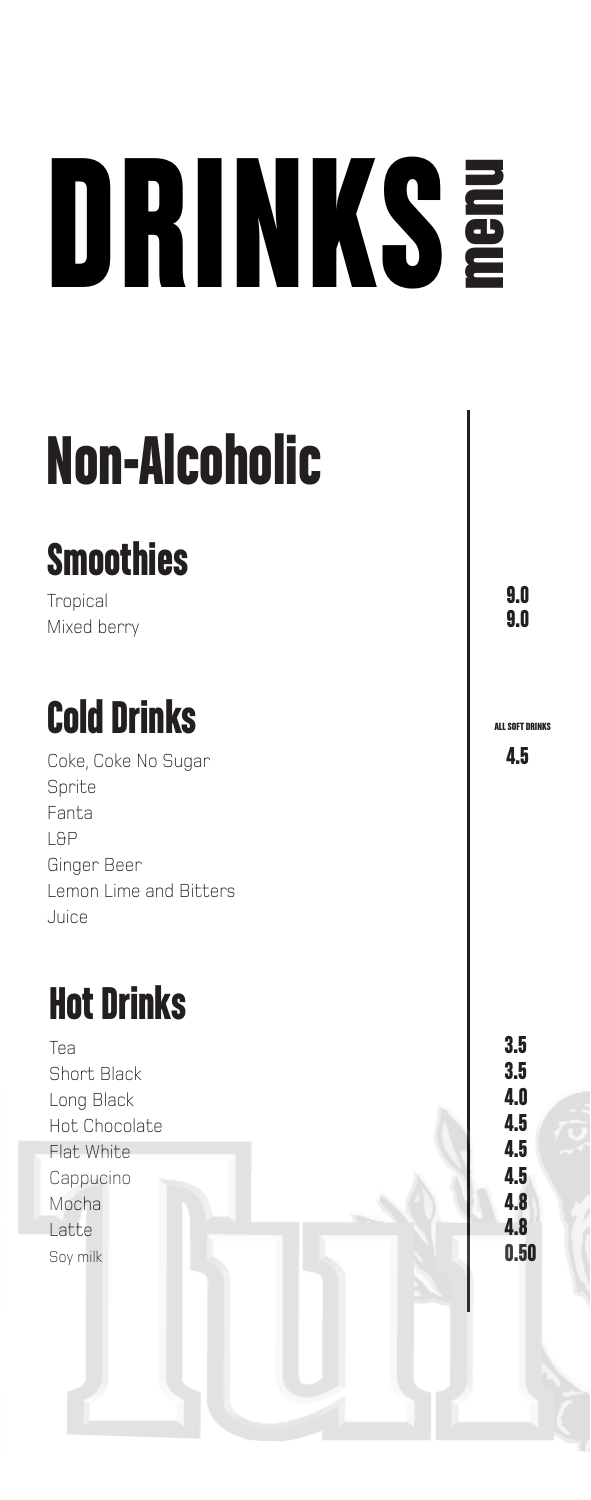| <b>Big Beer or Cider</b><br>9.5<br>560ml                                                                                                                                                  |                                                            |                                                    |
|-------------------------------------------------------------------------------------------------------------------------------------------------------------------------------------------|------------------------------------------------------------|----------------------------------------------------|
| <b>ALCOHOLIC</b>                                                                                                                                                                          |                                                            |                                                    |
| <b>Our Beer on Tap</b>                                                                                                                                                                    |                                                            |                                                    |
| Tui Eipa<br>Mangatainoka Magic<br>Henry Wagstaff (special brew)<br><b>Brewery Reserve</b><br>Mangatainoka Dark<br><b>Brew 1889</b><br>Crushed Apple Cider<br>Frank the Tank<br>Tupu's Tap | 4%<br>4%<br>4%<br>5%<br>5.2%<br>5%<br>4.5%<br>5%<br>varies |                                                    |
| <b>Tasting Trays</b>                                                                                                                                                                      |                                                            |                                                    |
| 3 special tap beers + stolen glass<br>6 special tap beers + stolen glass                                                                                                                  | 25.0<br><b>33.0</b>                                        |                                                    |
| <b>Wine</b>                                                                                                                                                                               |                                                            | glass -white<br>9.0                                |
| Pinot Noir<br>Sauvignon Blanc<br>Pinot Gris                                                                                                                                               | Wairarapa<br>Wairarapa<br>Wairarapa                        | glass-red<br>10.U<br>bottle - white<br><b>36.0</b> |
| <b>RTD's</b>                                                                                                                                                                              |                                                            | 45.0                                               |
| <b>Hard Soda</b><br>- Raspberry<br>- Peach<br>- Orange Mango<br>Tui Bourbon<br>Tui Vodka                                                                                                  | 5%<br>7%<br>7%                                             | <b>ALL RTDS</b><br>9.0                             |
| <b>Bottled Beer</b>                                                                                                                                                                       |                                                            |                                                    |
| Heineken<br>Heineken Light<br>Tui Quart                                                                                                                                                   | 0.0%<br>2.5%                                               | 330ml<br>7.5<br>750ml<br>10.0                      |

436ml 9.0

Lil Beer or Cider (taster) Cider

200ml 5.0